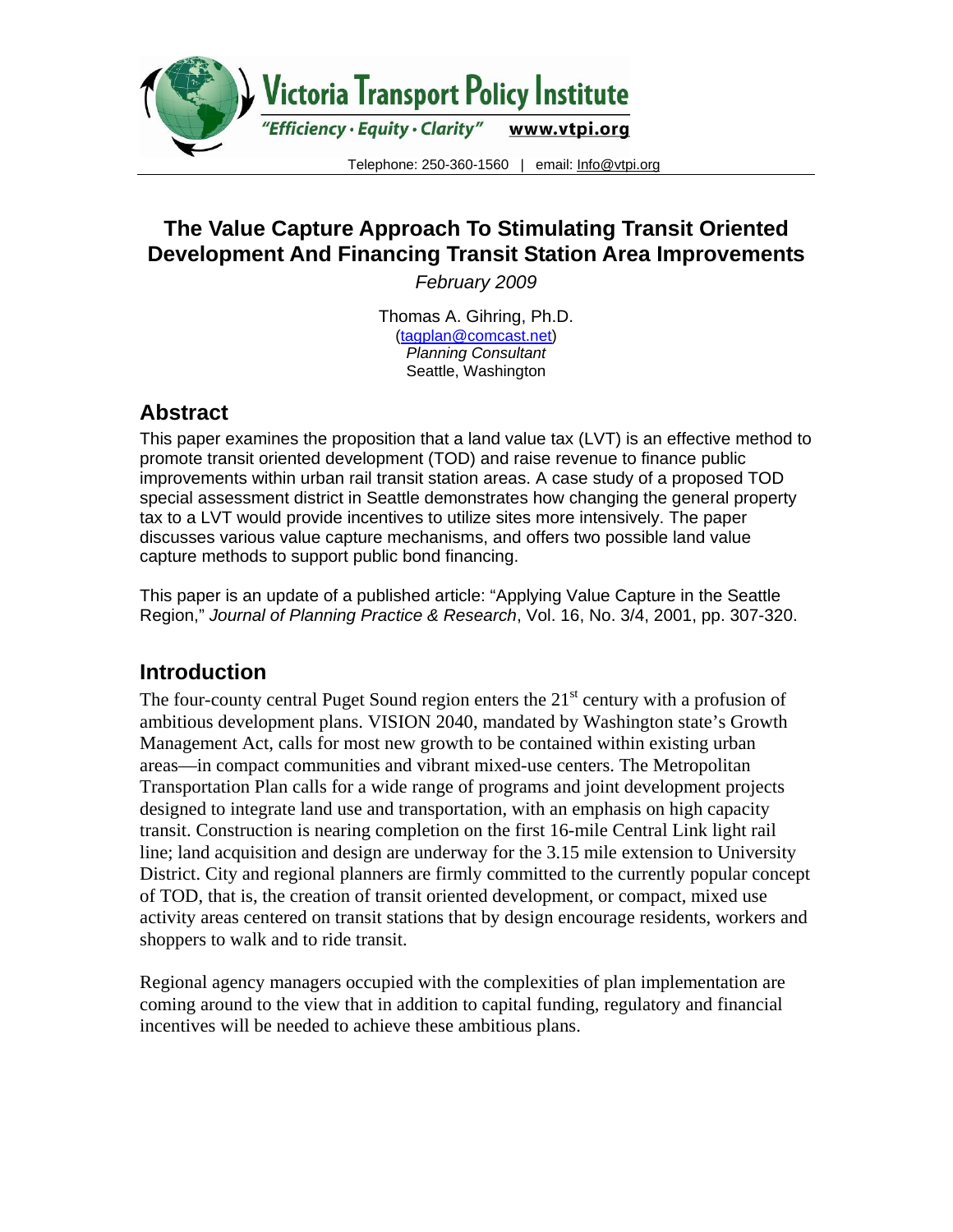## *Transit Oriented Development*

Planning for compact land uses around new high volume transit stations is a useful way to counter the effects of urban sprawl. A mix of multifamily residences with nearby shopping and neighborhood services and convenient transit access is beneficial because it makes more efficient use of existing urban infrastructure, is convenient to residents, consumes less land, and ultimately preserves open space, farms and forests at the urban fringes. Reduced automobile dependency leads to lower household costs, and a quieter, less congested neighborhood environment. The transit-land use relationship is symbiotic, in that TOD is likely to increase transit ridership and increase pedestrian trips - which in turn support the nodal type of commercial development (a cluster of contiguous storefronts with zero setback and minimal surface parking).

It is one thing to designate TOD communities, but quite another to implement them. The re-zoning of station areas for higher density development is the most expedient regulatory mechanism available. But experience has shown that desired development will not occur simply on the basis of its classification as an allowable use. Financial inducements are needed to prompt timely development.

At the same time, public planners and stakeholders need to acknowledge the fact that the announcement of station designation, the installation of station improvements, and commensurate up-zoning bring added site value to affected properties. Riley's research on London's Jubilee Line Extension revealed that a Southwark station area site was purchased in 1980 for £100,000; a year after the line's opening the site was sold for £2.6 million.<sup>1</sup> "The gain was money in the bank for the owners but nothing was contributed to the welfare of the residents." Meantime, Sound Transit planners found that the original cost estimates of building the LINK system were increasing beyond expectations. Unanticipated inflationary trends in the real estate market, especially rising land prices along the designated rail corridor, drove acquisition costs beyond the project's total capital budget. Officials are now inquiring as to whether there are legal but painless ways of tapping into these escalating land values to find supplemental capital funding for the \$1.9 billion extension.

## *The Case for Capturing Land Value Gains*

Implementing the region's transportation plans will require substantial public investments in new infrastructure, and sizable increases in program funding to meet TOD objectives. These public sector commitments, in the form of approved detailed plans, land use regulations, and capital funding, will stimulate private sector investments in business activity and housing. This economic activity will result in the growth of "land rents", or rising land values in designated locations. Such site value increases are experienced generally, that is, independent of capital investments in building improvements that individual owners may undertake. Land rent is surplus value, and is the product of location advantages, natural amenities, government actions, and collective private capital investments in the nearby vicinity. In the course of real estate transactions, owners and

 $\overline{a}$ <sup>1</sup> Don Riley, *Taken for a Ride*, Centre for Land Policy Studies, UK.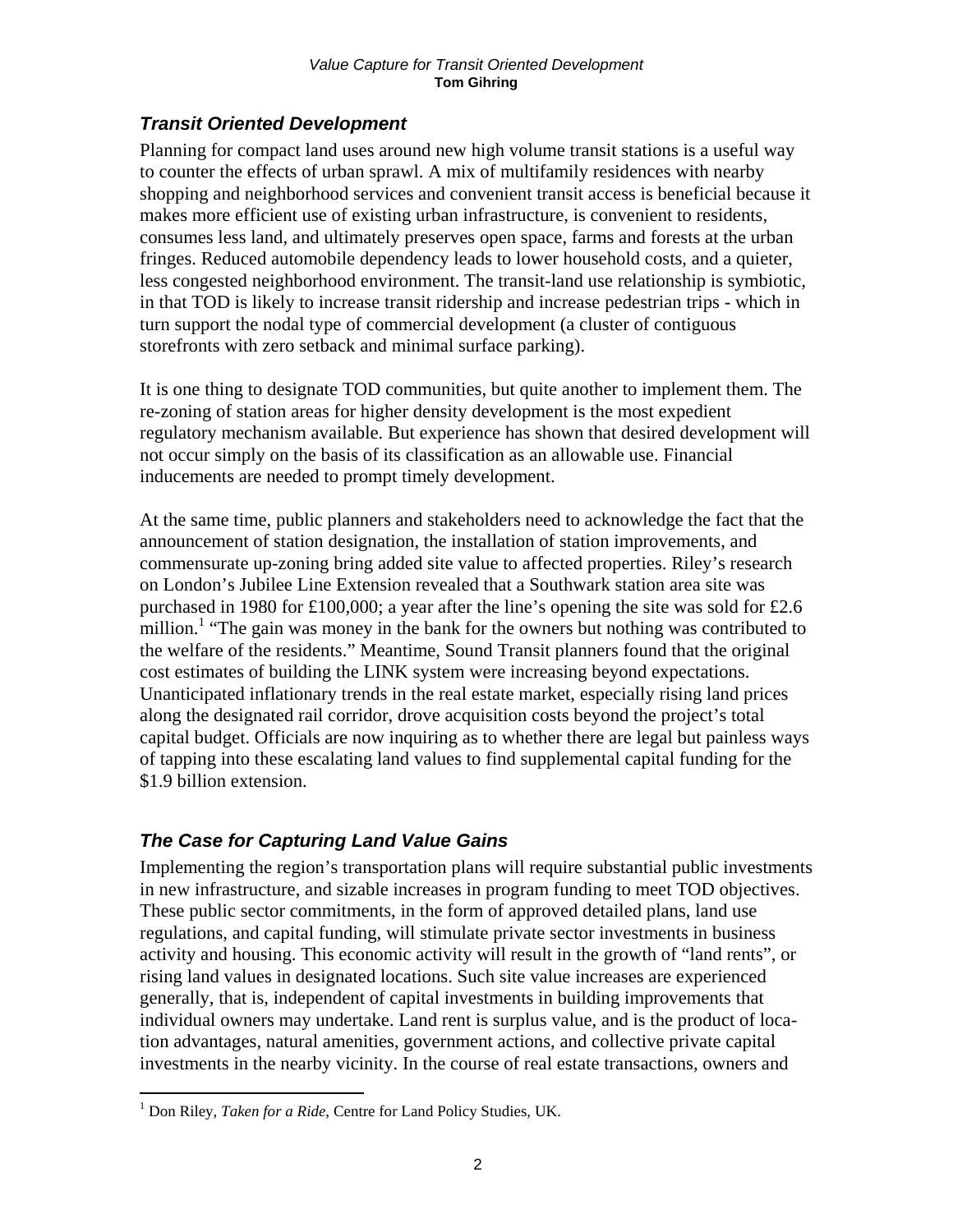purchasers make investment decisions based upon their expectations of local government performance. Thus, government actions coincidentally "give" property added value.

This surplus value, reflected in *land value* assessments, can either be retained by individual owners as a capitalized asset, or captured by the public sector to be redistributed as public benefits. Land owners typically desire to retain their property appreciation because it represents the value conferred through ownership. However, a basic principle in liberal economic theory holds that legitimately created value belongs to the creator of that value. Hence, government in its role as steward of publicly created value is justified in collecting what the community has given. A "benefits received" view of just taxation means that in practical terms a part of this surplus value needs to revert back into public infrastructure; the remainder might be retained by owners as unearned increment.  $2$  In practical terms, public jurisdictions have the legitimate right to recapture incremental land value increases, either through property taxation, or "set-asides" requiring developers to make direct contributions to a prescribed public purpose such as the provision of below market rate dwellings.

*Improvement value*, on the other hand, is the remaining component of property assessments and is attributable to private capital investment in individual parcels. Owners have the intrinsic right to retain most of the building value which they themselves have created.

### Land Value Taxation

 $\overline{a}$ 

A tax on land values produces economic and social consequences very different from a tax on improvements.<sup>3</sup> Any tax tends to diminish the base upon which it is levied. Hence, what in the public's interest is desirable should be taxed less—commerce, job growth and investment. What is undesirable should be taxed more—pollution, traffic congestion, land consumption (urban sprawl), and energy resource depletion. Yet, as the nation's tax codes demonstrate, the reverse is often the case. "Our tax system is brilliant in its perversity," claims green tax advocate Alan Durning, of Northwest Environmental Watch.<sup>4</sup>

Because buildings comprise most of the aggregate value in real estate, the prevailing equal tax rate on land and improvements places a relatively high burden on improvement values—the capital investment of owners. In this way the current tax system discourages private investments in areas where property values are rising. In fact, the system amounts to an inducement to monopolize and speculate on land, that is, to hold onto property without improving or selling it, thus reaping windfall gains as land prices rise. How can these tax incentives be reversed so as to encourage new private investment in mixed-use centers and transit-oriented communities?

<sup>&</sup>lt;sup>2</sup> Fred Harrison (2006), *Wheels of Fortune: Self-funding Infrastructure and the Free Market Case for a Land Tax*, Institute of Economic Affairs, London.

<sup>3</sup> Francis K. Peddle (1994), *Cities and Greed*, Canadian Research Committee on Taxation (Ottawa) p.34.

<sup>4</sup> Alan Durning (1998), *Tax Shift*, Northwest Environmental Watch (www.sightline.org), p.28; at www.sightline.org/publications/books/tax-shift/tax.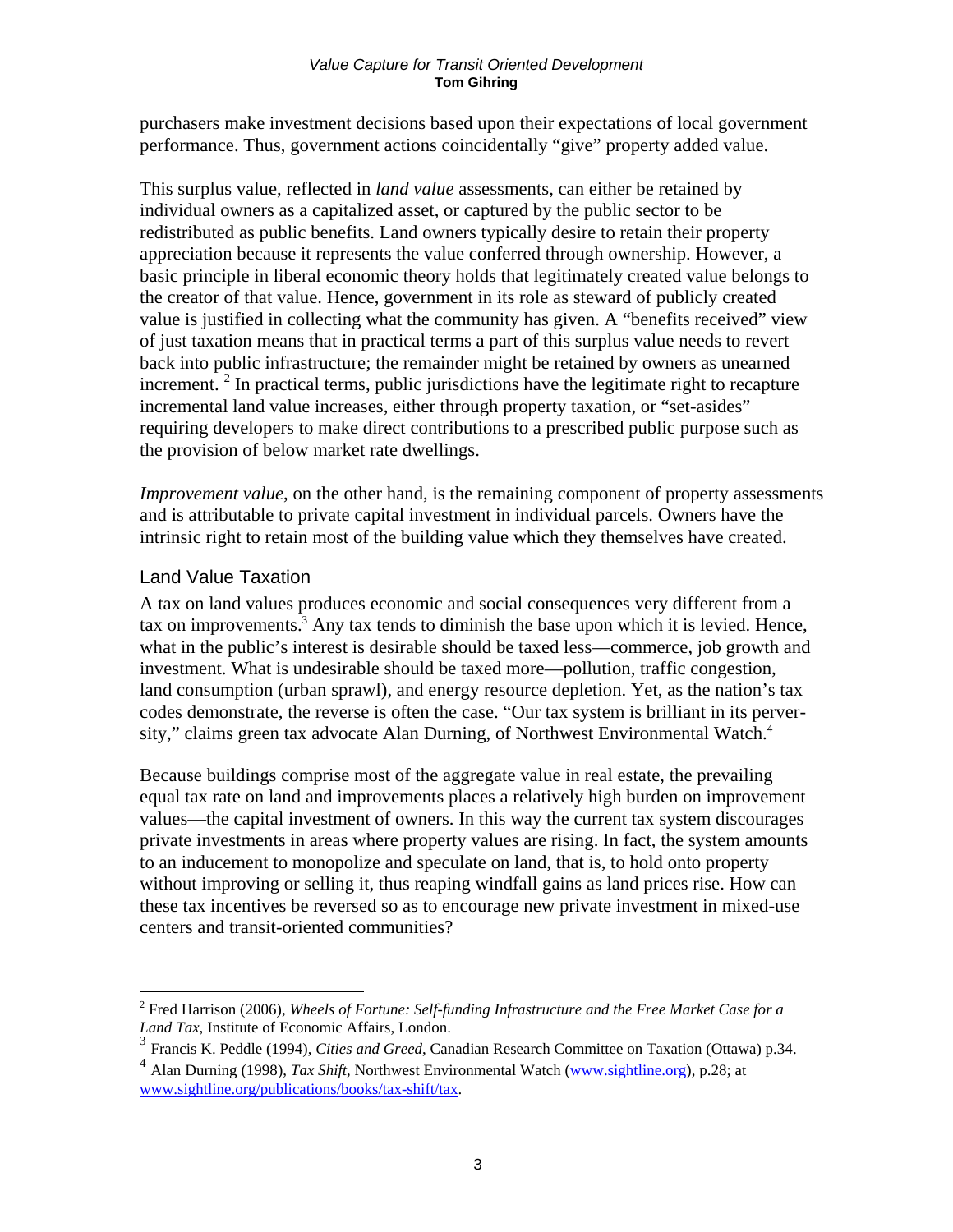The land value tax (LVT) as a reform measure has several advantages. As a result of placing a higher tax rate on land values, it would become more costly to hold onto vacant or underutilized sites. Lowering the tax rate on improvement values would engender private capital investment in building improvements. Coincidental with the reformed tax system would be a gradual trend towards infill development, as owners realize the tax benefits of making substantial capital investments. The marginal tax shift onto sites having a high ratio of land-to-building value would effectively be capitalized into lower resale prices. Because a land value tax is applied uniformly to all properties within a local jurisdiction (city or county), the general effect would be a restraint on rising land prices and housing prices. Finally, the LVT, being revenue-neutral, would not result in any revenue losses.

### *Stimulating Transit Oriented Development Through Tax Incentives*

Faced with the realization that land speculation is likely to occur in designated station areas, regional planners are now giving thought to new incentives to encourage TOD, including the land value tax. If a local option land value tax system were to be authorized by the state legislature, what would be the economic incentives that could actually be expected? Would the incentives in the form of tax shifts operate in positive ways, and would the tax burdens be fair?

### A Simulation Model of LVT

The tax shift effects accompanying a conversion to a differential or 2-rate property tax can be simulated by finding the split rate that produces the same jurisdiction-wide revenue derived under the present tax regime. The split rate adopted for this model is a 95% LVT, that is, 95% of the total tax rate is applied to the land assessment and 5% to the improvement assessment. The aggregate city-wide ratio of land-to-total value (0.42) determines the point at which tax shift occurs in the change to a differential rate system.

The Broadway/John Street LRT station, located in Seattle's Capitol Hill business district is the first stop on the northbound University LINK Extension. This station area, currently in the property acquisition stage, affords a static analysis of the incentive/disincentive effects of land value taxation. The 458 parcels found within a halfmile radius of this intersection contain a higher building assessment ratio than the city as a whole. Therefore, assuming that a revenue-neutral 2-rate tax rate applies to the city as a whole, the land-based tax would result in a slight downward shift in tax liability within the station area. But when these parcels are divided into fully utilized and underutilized sites (based on assessment ratios and floor area ratios), differences emerge. See Table 1 for model assumptions and outcomes.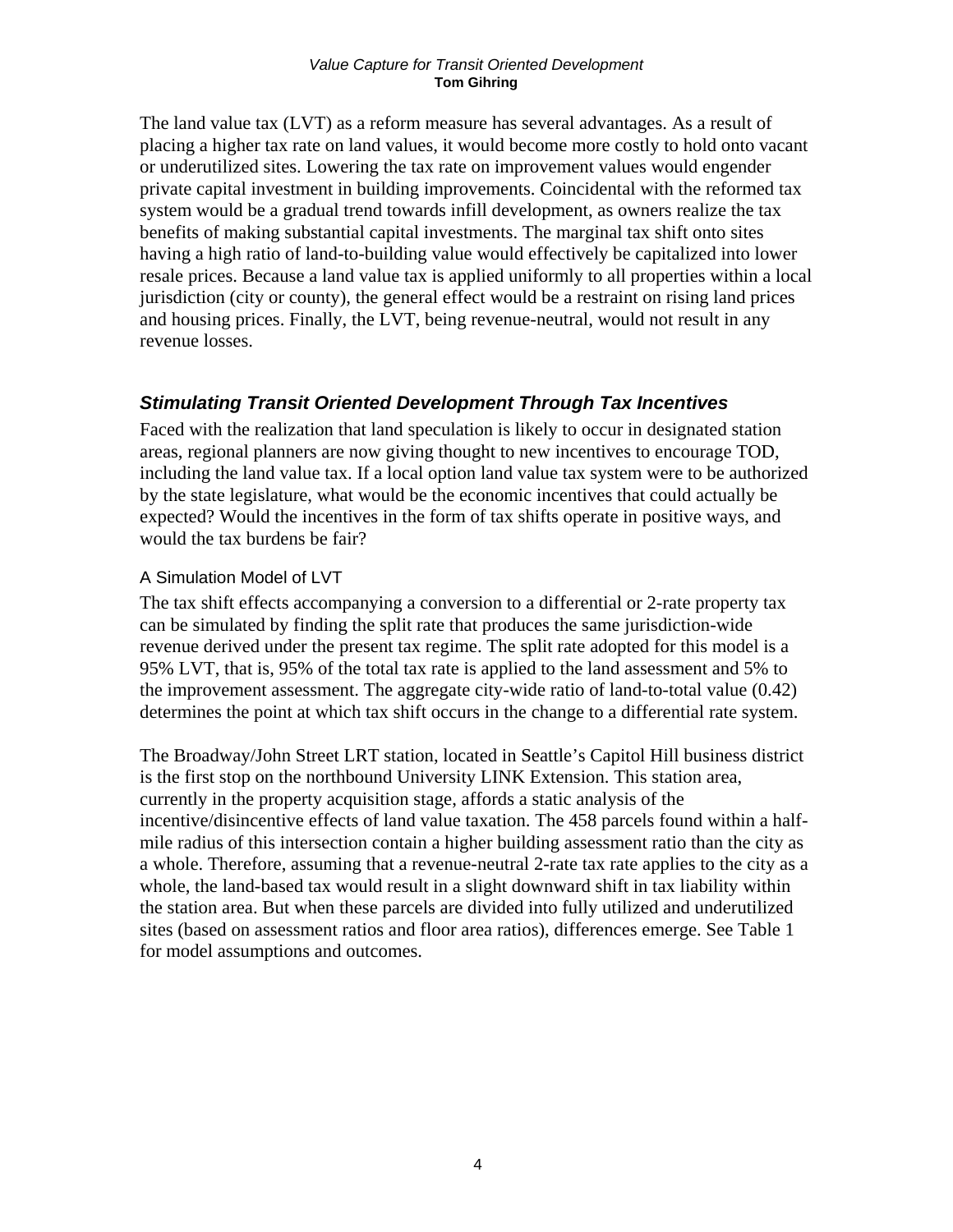### **Table 1**

#### **A SIMULATION MODEL OF 2-RATE INCENTIVE PROPERTY TAXATION: E BROADWAY & JOHN STATION AREA - TRANSIT ORIENTED DEVELOPMENT**

| <b>MODEL ASSUMPTIONS:</b>       | Value            |            | Notes:                                                                               |
|---------------------------------|------------------|------------|--------------------------------------------------------------------------------------|
| <b>Property Characteristics</b> |                  |            |                                                                                      |
| <b>Station Area</b>             | 1/2 sq. mi.      |            | radius from station                                                                  |
| No. taxable parcels             | 458              |            |                                                                                      |
| Sum land value                  | \$<br>78,012,300 |            | 1996 Assessment                                                                      |
| Sum improvement value           | \$118,795,357    |            | 1996 Assessment                                                                      |
| Land-to-total value ratio       | 0.40             |            | aggregate LTV ratio                                                                  |
| Floor Area Ratio                | 1.21             |            | aggregate FAR (building floor area / lot area)                                       |
| <b>Redevelopment Potential</b>  |                  |            |                                                                                      |
| Underutilized parcels           | 157              |            | LTV ratio > .66, and FAR < overall land use class mean                               |
| Mean FAR                        | 0.39             |            |                                                                                      |
| Fully developed parcels         | 301              |            | balance of properties                                                                |
| Mean FAR                        | 1.59             |            |                                                                                      |
| <b>Taxation Methods</b>         |                  |            |                                                                                      |
| Conventional tax rate           | \$12.50          |            | mill rate ( \$ per \$1000 assessed value)                                            |
| 2-rate land value tax (LVT)     | 95%              |            | of total tax rate applied to land value; revenue neutral at Seattle city level       |
| <b>Redevelopment Scenario</b>   |                  |            |                                                                                      |
| Conversion to multifamily use   |                  |            | underutilized properties converted to multifamily and mixed use residential          |
| <b>Standard FAR</b>             | 2.04             |            | mean FAR in multifamily class, fully developed properties                            |
| Building floor area             |                  |            | multiply lot square footage by standard FAR                                          |
| Unit floor area                 | 842              |            | mean square feet per dwelling unit in existing multifamily buildings                 |
| Additional dwelling units       |                  |            | additional building floor area / unit floor area                                     |
| Building value factor           | \$               | 38.00      | building value per internal square foot (based on mean MF = \$29 and mean MU = \$43) |
|                                 |                  |            |                                                                                      |
| <b>OUTCOMES:</b>                | Value            |            |                                                                                      |
| <b>All Parcels</b>              |                  |            | <b>COMPARATIVE TAX BURDEN EFFECTS: All Parcels</b>                                   |
| Revenue from conventional tax   | \$               | 2,460,096  |                                                                                      |
| Revenue from 2-rate LVT         | \$               | 2,359,311  |                                                                                      |
| Tax shift                       |                  | $-4.1%$    | \$1,200,000                                                                          |
| <b>Fully Developed Parcels</b>  |                  |            | \$1,000,000                                                                          |
| Revenue from conventional tax   | \$               | 2,104,466  |                                                                                      |
| Revenue from 2-rate LVT         | \$               | 1,673,142  | \$800,000<br><b>□</b> Conv.                                                          |
| Tax shift                       |                  | $-20.5%$   | \$600,000                                                                            |
| <b>Underdeveloped Parcels</b>   |                  |            | □ 2-Rate<br>\$400,000                                                                |
| Revenue from conventional tax   | \$               | 355,630    |                                                                                      |
| Revenue from 2-rate LVT         | \$               | 686,169    | \$200,000                                                                            |
| Tax shift                       |                  | 92.9%      | $S-$                                                                                 |
| <b>Redevelopment Scenario</b>   |                  |            | Land Tax<br><b>Building Tax</b><br><b>Total Tax</b>                                  |
| Sum land value                  | \$               | 24,278,600 |                                                                                      |
| Sum improvement value           | \$               | 63,049,203 |                                                                                      |
| Land-to-total value ratio       |                  | 0.28       |                                                                                      |
| Revenue from conventional tax   | \$               | 1,091,598  |                                                                                      |
| Revenue from 2-rate LVT         | \$               | 772,683    |                                                                                      |
| Tax shift                       |                  | $-29.2%$   |                                                                                      |
| Additional dwelling units       |                  | 1,590      |                                                                                      |

More intensively utilized sites including retail stores and apartment buildings (301 parcels) would experience a negative 21% tax shift under the 2-rate system, about \$431 thousand less than the annual conventional tax yield. On the other hand, the underutilized subset that includes surface parking lots and vacant lots (157 parcels) would see a tax increase of about 93%. Thus, owners of intensively used parcels (consistent with TOD objectives) would be rewarded with lower taxes. Unlike the conventional tax effects, the LVT would not expropriate owners' capital investments. Conversely, land owners whose interim economic activity is the accumulation of potential windfalls from rising site values would be required to give back a higher portion of their annual gain. The 2-rate tax incentives are simultaneously negative and positive.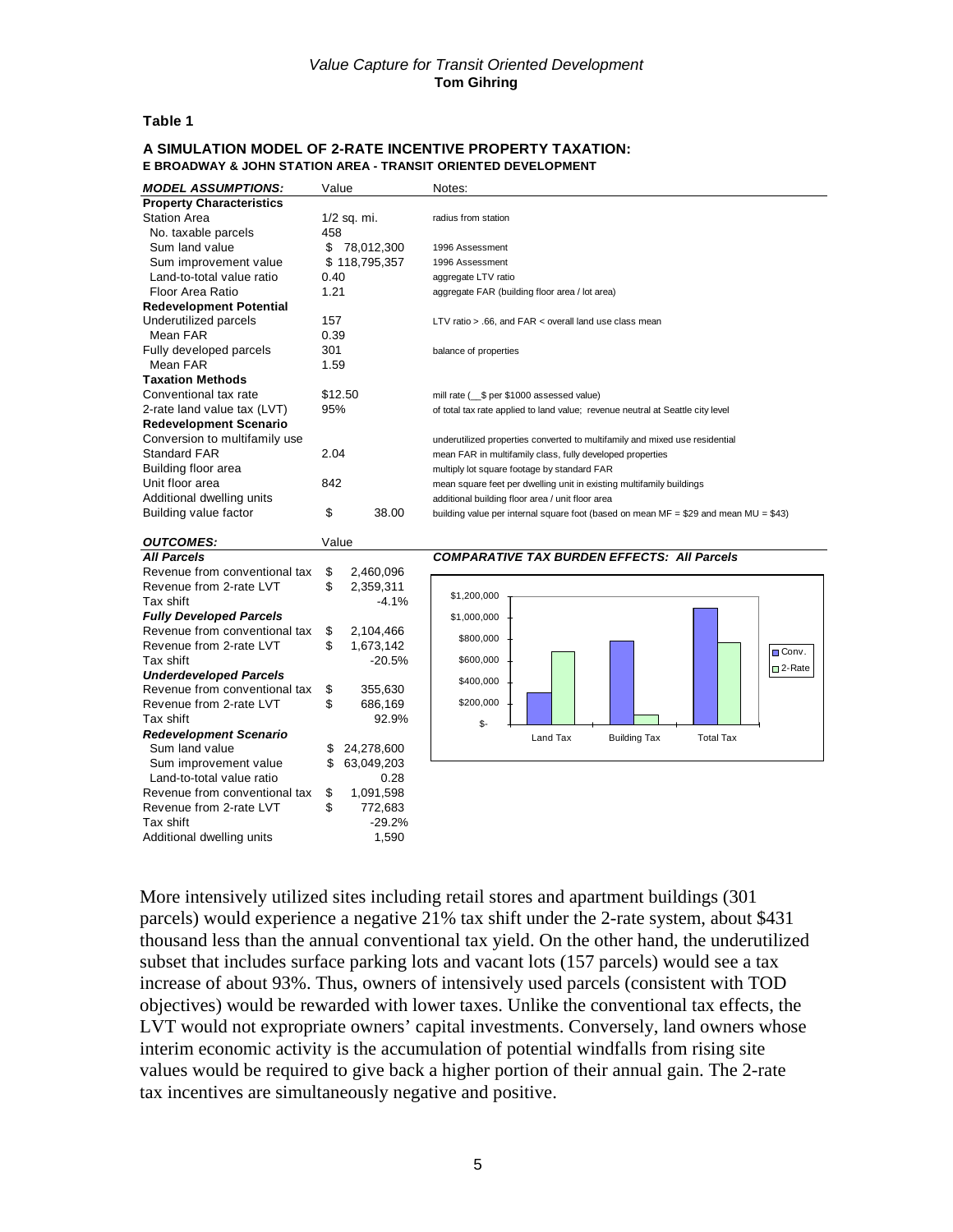Suppose that owners of underutilized sites responded to the positive incentive of lower taxes on fully developed properties. If these sites were all redeveloped into multifamily and mixed-use buildings at the same intensity as existing fully developed properties (an FAR of 2.05), the aggregate building value would increase 14 times. This would tip the land-to-total-value ratio to the other side of the scale, where building values comprise over 70 percent of the assessment. Now, the same properties redeveloped would experience a reduction in taxes of nearly 30 percent compared to what the conventional tax would take annually. Again, owners are rewarded for investing their own capital or releasing land for new development consistent with TOD objectives. An added public benefit is the nearly 1,600 new dwelling units that could be built on these parcels at the development intensity normal for this area.

The land value tax system is in practice *incentive taxation*; that is, by shifting tax burden onto land-intensive sites, it increases the potential for infill development, greater capital investment, higher commercial rents, and the rapid absorption of building space. For example, Harrisburg, PA shifted its tax system to LVT in 1996 and as since seen substantial increase in new development as owners of parking lots on prime downtown sites are no longer paying low taxes.<sup>5</sup> The land value tax system is not a funding mechanism – a method of raising revenues within an assessment district to fund capital improvements for transportation infrastructure. However, the same land-based approach can be used for this purpose, and falls within the category of "value capture".

### *Value Capture*

 $\overline{a}$ 

Value capture is a mechanism by which all or a portion of the financial benefits received through property value increases, generated by geographically targeted public capital investments, are appropriated by a local public authority. The concept of *value capture* appeared many decades ago in the form of special assessments. The City of New York drew up a proposal for financing its 1930s subway extension through property assessments, demonstrating that increased land values along existing lines amounted to more than four times the cost of constructing them.<sup>6</sup> Lately, a keen interest in transportation - land use linkages and transit oriented development has refocused attention on this potential funding device. A 1987 Washington state statute authorized the formation of local "transportation benefit districts", although no TBD has ever been formed.<sup>7</sup>

Over the past years, several methods of capturing value added have come into practice; normally they involve delineating a local benefit area to form a special assessment district. These methods vary – from compulsory capture through taxes or levies, to

<sup>5</sup> Stephan Nieweler, *Transit-Oriented Development for the Greater Toronto Area: An International Policy Perspective*, M.Sc.Pl. Thesis, 20 April 2004.

<sup>6</sup> Donald Hagman, and Dean Misczynski (Eds.), *Windfalls for Wipeouts: Land Value Capture and Compensation*, APA Planners Press (www.planning.org), Chapter 12.

<sup>7</sup> PSRC (1999), *Creating Transit Station Communities in the Central Puget Sound Region*, Puget Sound Regional Council (www.psrc.org).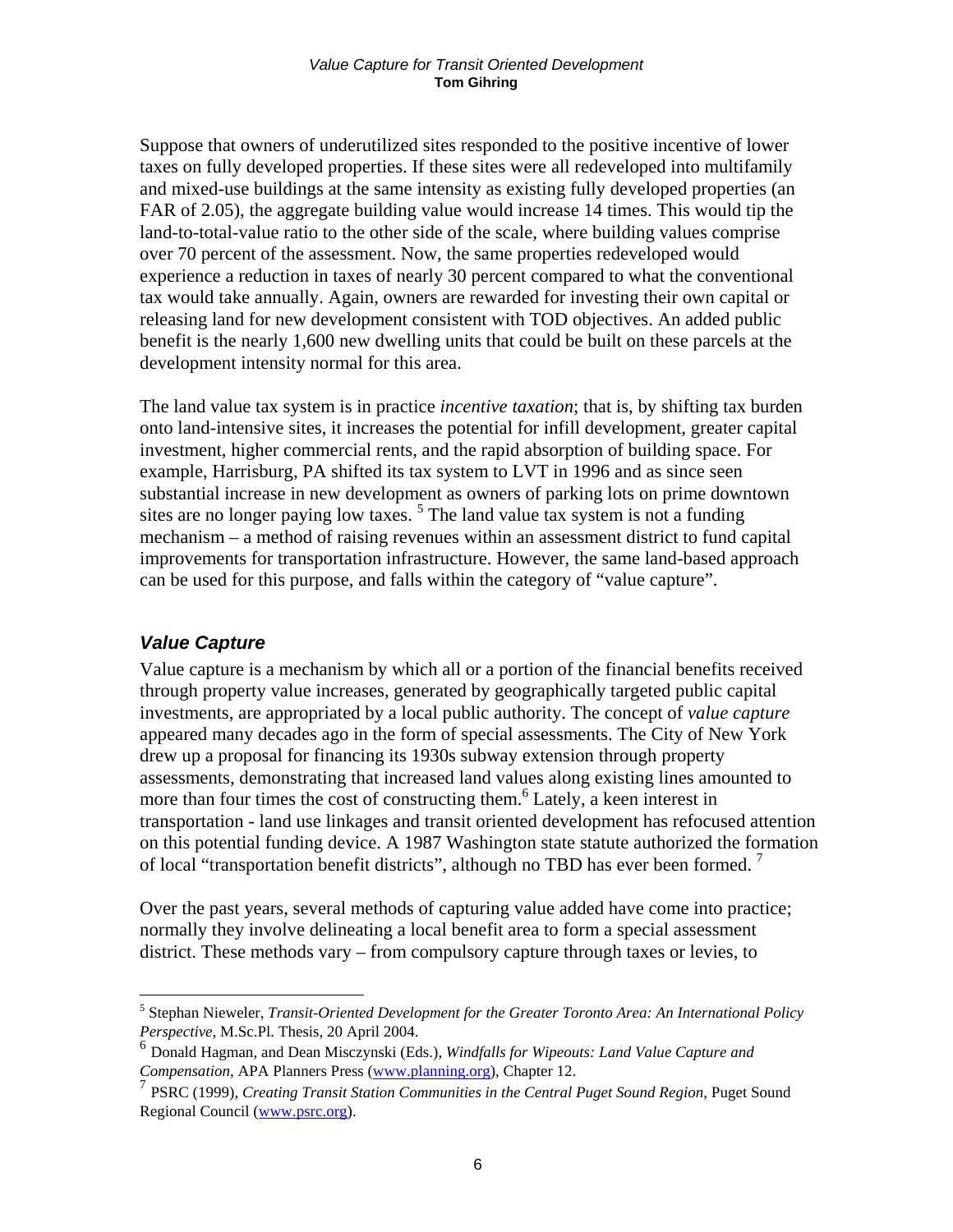voluntary capture through partnership agreements between property owners and a local authority.8 Four strategies are widely practiced in North American localities:

- 1. Special Assessment a tax assessed on parcels identified as receiving a direct and unique benefit as a result of a public project. The most common among these is a Local Improvement District (LID), used to finance capital improvements in transportation infrastructure. The 1.3-mile South Lake Union Streetcar project in Seattle involved an LID that raised \$25 million, half of the total capital costs of the streetcar line. In this case, the amount paid by each parcel was determined by agreement between the 750 property owners and the city, and approved by a margin exceeding the 60% rate required by law.<sup>9</sup>
- 2. Tax Increment Financing a special provision in state law that allows the diversion of the property tax increment derived from the increase in property values over a base year to a fund used to pay off capital bonds for public improvements within a TIF district. This method evolved primarily as an offset to decreased federal grant funding for urban renewal, and usually involves community revitalization projects wider in scope than transit improvements. The Washington state legislature approved a limited form of TIF, but constitutional prohibitions against the lending of state credit and use of the state's portion of property tax revenue for diversion to TIF districts has greatly weakened the strength of this financing tool. It is authorized in 47 states, and is widely used in Oregon.
- 3. Joint Development a cooperative agreement between a public agency and private developer/owners to build usually large-scale mixed-use development projects on land that has been purchased by a transit agency. Washington, D.C. and California have made extensive use of such partnerships to build transit communities in rail station areas.
- 4. Developer Impact Fees a fee assessed on new development within a jurisdiction, used to defray the cost of extending public services to the development sites. This reflects a policy shift whereby local governments increasingly look to developers to bear part of the costs of development – both direct and indirect. However, benefits received are not always easily determined.

The rise in property values associated with public transportation developments is certainly a derived benefit to land owners, but what is the precise measure of benefits received, and what portion is reasonable to capture in the form of taxes or fees? A large number of empirical studies have confirmed the positive impact of transit station improvements on nearby property values.<sup>10</sup> Urban rail transit will significantly raise site values in station areas, especially if the regional economy is growing, and complimentary

 $\overline{a}$ 

<sup>&</sup>lt;sup>8</sup> Marcus Enoch, Stephen Potter and Sephen Ison (2005), "A Strategic Approach to Financing Public Transport Through Property Values", *Public Money & Management*, June, p. 147. 9

University of Washington Urban Form Lab (2007), *Financing Options for an Expanded Seattle Streetcar System and Network*, Washington State Transportation Center, report to the Urban League and Seattle Streetcar Alliance.

<sup>10</sup> Jeffrey Smith and Tom Gihring (2006), "Financing Transit Systems Through Value Capture: An Annotated Bibliography," *The American Journal of Economics and Sociology*, Vol. 65, No. 3, July; pp. 751-786; at www.vtpi.org/smith.pdf).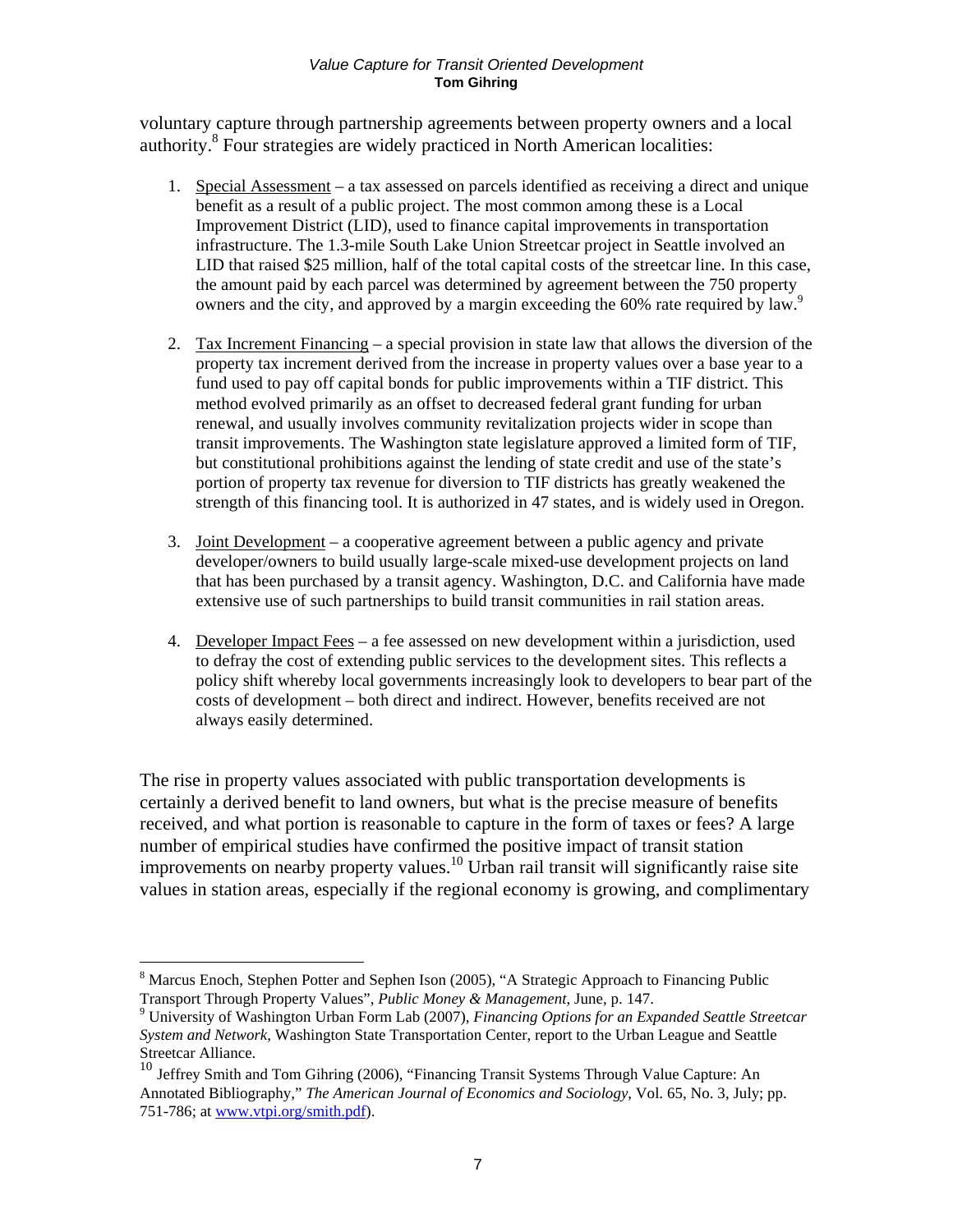regulatory and joint development programs are in place.<sup>11</sup> Joint development programs supportive of TOD include permissive zoning, street improvements, and design features such as pedestrian plazas. Most of the land use and value impacts occur within a quarter to half mile of stations, where office rents tend to increase and housing prices are higher. To place this in its widest perspective, the presence of transit generally enhances urban real estate values. For example, Metalitz estimates that the 300 full-service rail transit stations operated by Chicago's CTA and Metra currently generate land value increments of \$1.6 billion annually.<sup>12</sup>

The Center for TOD in Berkeley, California identified several ways that station location, transit accessibility, and associated amenities can benefit land owners:<sup>13</sup>

- Transit can improve the marketability of new residential units, office and retail space, resulting in higher profits.
- Transit stops can open up valuable new sites for development.
- Proximity to transit stops is likely to prompt up-zoning and higher-density development.
- TOD can command higher sales prices and rents, making higher-density construction more financially feasible. (For example, properties within 2 blocks of the Portland Streetcar line realized 75 to 90 percent of the allowable FAR under the zoning code, compared with development at 43% of the FAR potential for properties located more than 3 blocks away.)
- TOD can encourage cities to support new infrastructure and public facilities, and possibly provide development subsidies.

If all of these advantages do in fact accrue to station area land owners, what method is appropriate to assess their value? Often, transportation improvements take on a linear configuration, associated with a public right-of-way. When forming LIDs, it has become a practice to assess adjacent property owners on a dollar-per-foot-of-lot-frontage basis to fund ROW improvements. In the case of transit improvements which take on a nodal configuration, it may be appropriate to assess on the basis of dollar per square foot of lot area. The City of Seattle rejected both options for the SLU Streetcar project in favor of a special benefits method of assessment.<sup>14</sup> Total direct benefits were calculated at  $$69,358,310$ , consisting of the measurable increase in the market value of property attributable to the transit project (the difference in value *with* [after] the improvement and *without* [before] the improvement). Through negotiation, private owners agreed to be assessed 38% of the total direct benefit, yielding \$25.7 million, or 52% of the total project cost.

 $\overline{a}$ 

<sup>11</sup> Robert Cervero (1994), "Rail Transit and Joint Development," *Journal of the American Planning*  Association, Winter, p.83-93.<br><sup>12</sup> Chuck Metalitz (2007), *Retrieving Transit's Benefits*, Henry George School Research Note 5a.<br><sup>13</sup> Center for Transit-Oriented Development (2008), *Capturing the Value of Transit*, Reconn

for the Federal Transit Administration; at

www.reconnectingamerica.org/public/download/ctodvaluecapture110508.<br><sup>14</sup> Allen Brackett Shedd, Associates (2006), *Final Special Benefits Study for the South Lake Union Streetcar Project*, City of Seattle LID No. 6750, March 29, 2006.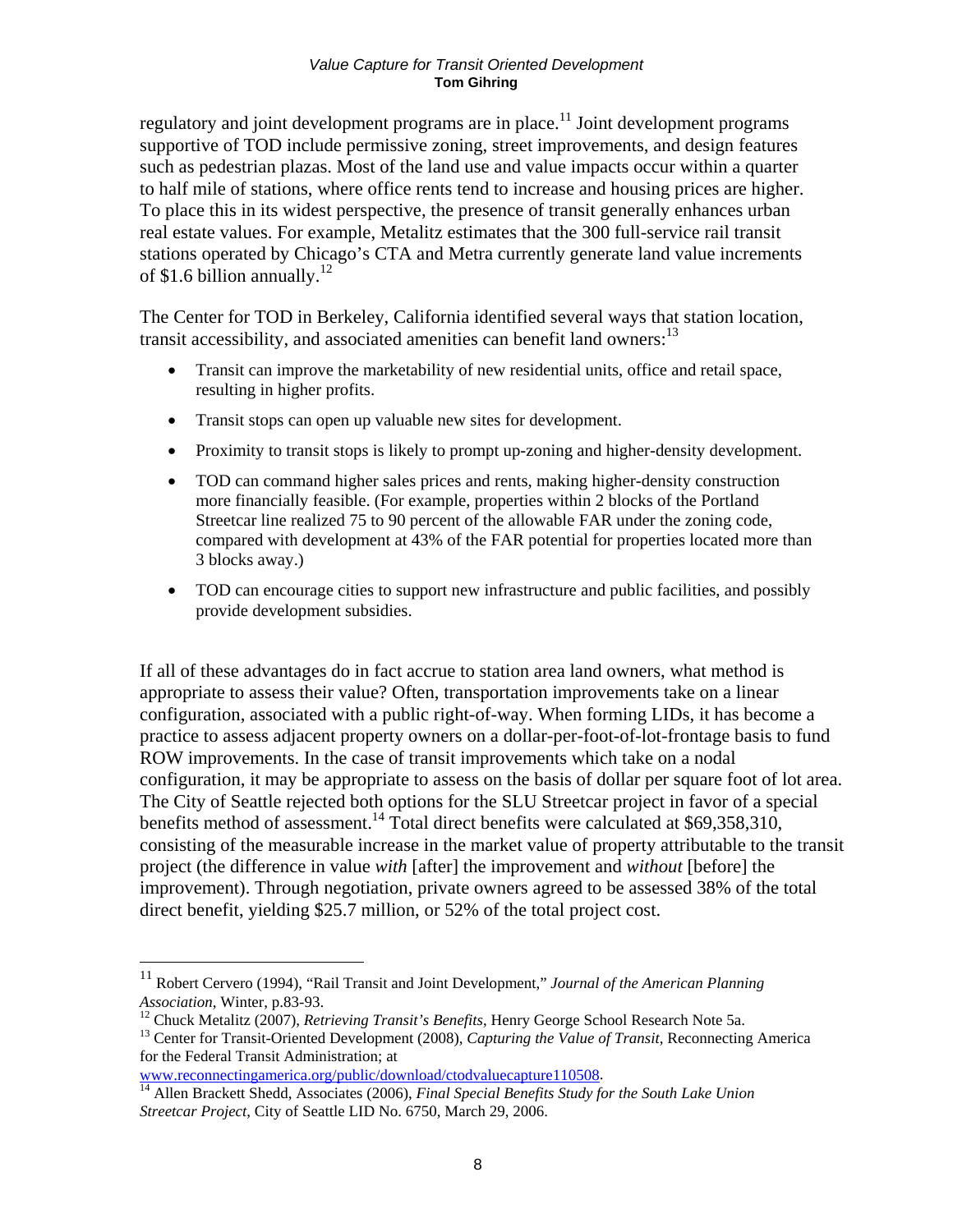Thus, if a property owner or developer anticipates that improved public transit service will enhance the value of a new mixed-use building as well as the rents that can be charged to tenants, it makes business sense to enter into a voluntary agreement with the implementing local public agency to pay at least part of the capital costs involved. The question is, what proportion of gain in land value resulting from public action is fair? The answer is not readily discernable, but there are circumstances that make that decision more or less difficult.

If the prevailing notion in the real estate market is that property appreciation is an integral part of an owner's bundle of rights, and anticipated gains are simply an element of wise investment, local government may experience resistance to the exaction of land rents. Moreover, if government agencies have already established the practice of crafting and offering "incentive" programs to leverage public benefits, then the prospect of recapturing the lion's share of community-generated value is not high. In which case, one might ask what is the *return on cost* that developers usually expect from a project. If a developer pencils in on a pro forma a ROC of 15% to 20%, would it be reasonable to retain an equivalent proportion of land value gain as a return on investment? This is indeed a smaller share than the 62% that South Lake Union property owners retained.

Land owners adjacent to the proposed New York & Florida Avenues Metrorail station in D.C. claimed that without an offset provision, the payment of higher property taxes to help finance the station would compel them to pay twice. But in fact, the additional 2.05% assessment rate on the elevated land values captured less than a third of the land rent on those sites circumscribed by the Metro Benefit Assessment district.<sup>15</sup> One measure of tax equity is ability-to-pay. Another measure is payment *in proportion to benefits received*. Those benefiting from government actions can be expected to return a fair proportion of community-generated gain.

### Implementing Value Capture

 $\overline{a}$ 

By setting up a special assessment district to encourage transit oriented development, a local jurisdiction declares its intent to stimulate new building-intensive development by making sizable investments in transit infrastructure and facilities. Special assessment districts circumscribing transit station areas are an application of the "benefit principle." That is, some portion of the benefits of a public transit project derived by property owners should be recaptured. Because the project causes nearby properties to increase in land value, the aim is to appropriate this publicly created value.

The principle is straightforward to put into practice due to the fact that benefits are closely tied to ad valorem assessments. The governing agency need only estimate the revenue needed to support the planned project improvements in each station area, define an assessment district, and set up a mechanism to capture land value increments. The method proposed here does not base assessments on total annual land value (as does the

<sup>&</sup>lt;sup>15</sup> Rick Rybeck (2004), "Using Value Capture to Finance Infrastructure and Encourage Compact Development," *Public Works Management & Policy*, Vol. 8, No. 4, pp. 249-260; http://pwm.sagepub.com/cgi/content/abstract/8/4/249 and

www.njrati.org/files/technology%20transfer/conferences/portland/updatedPDFs/Portland\_Rybeck.pdf.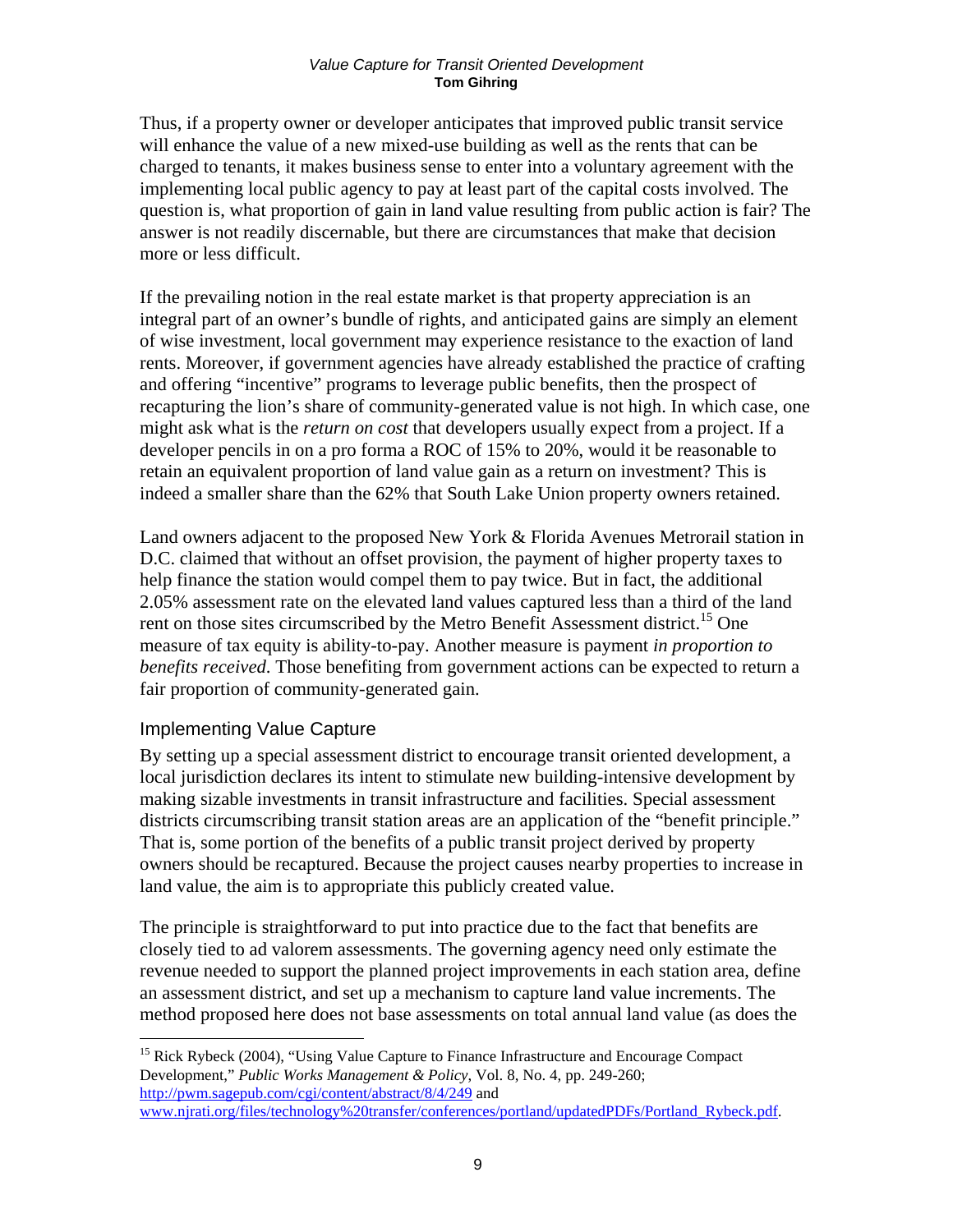general property tax), but rather on the change in land value, from year to year. This coincides with land rent, or annual unearned economic gain.

Here is where the major distinction is drawn between value capture and tax increment financing. TIF is a manipulation of the general property tax, whereas value capture is a separate tax, not unlike a mandatory LID (local improvement district). Because general property tax revenues are not affected, the constitutional prohibition against non-uniform taxation does not arise. Moreover, regular taxing districts (such as school districts) are not deprived of the increases in property tax revenues they need to meet increased demand for services created by new households and businesses added to the benefit districts.

Tax allocation bonds are issued after the construction of public improvements begins. The term "geo-bond" might be used to distinguish the capture of land rent as a bond financing mechanism from other taxing mechanisms that include the building component of assessed value. How much of the total land rent is captured from properties within a benefit district is a matter of political judgment. The more radical approach would be to set a land value gains tax rate high enough to capture the anticipated total annual gain in land values. An alternative approach is to set the tax rate sufficient to capture only the incremental increase in land values beyond the growth levels that had been generally occurring without the public improvements.

The capture of incremental land values, whether through general taxation (LVT) or special assessment districts, produces two socially desirable effects: (i) reducing the temptation for land owners to speculate on sites by keeping them out of productive use, and (ii) raising the holding costs to a level at which owners will seek a better return on their property investment by reinvesting in building improvements.<sup>16</sup>

### Simulating Value Capture

 $\overline{a}$ 

The previous Capitol Hill case study illustrating the hypothetical tax burden shifts under a LVT regime is a *static* model; that is, it measures effects at one point in time. Value capture, on the other hand, is a special assessment designed to provide revenue for the debt financing of new capital improvements. Hence it is necessary to project land value increments over a specified project time period. This would be akin to a feasibility study that would accompany a proposed TIF project, whereby it is determined whether the expected rise in property values over the project period will cover total capital costs. In the case of value capture, the researcher wants to know what amount of land rent could be captured over a period of years from all parcels within a benefit district. This requires a *dynamic* model containing assumptions about zoned development capacity within the district, the redevelopment potential of each parcel, and the projected growth of land and building values.

<sup>16</sup> William Batt (1997), *Value Capture as a Tool in Transportation: An Exploration in Public Finance*, The Central Research Group (Albany); at http://findarticles.com/p/articles/mi\_m0254/is\_1\_60/ai\_74643767.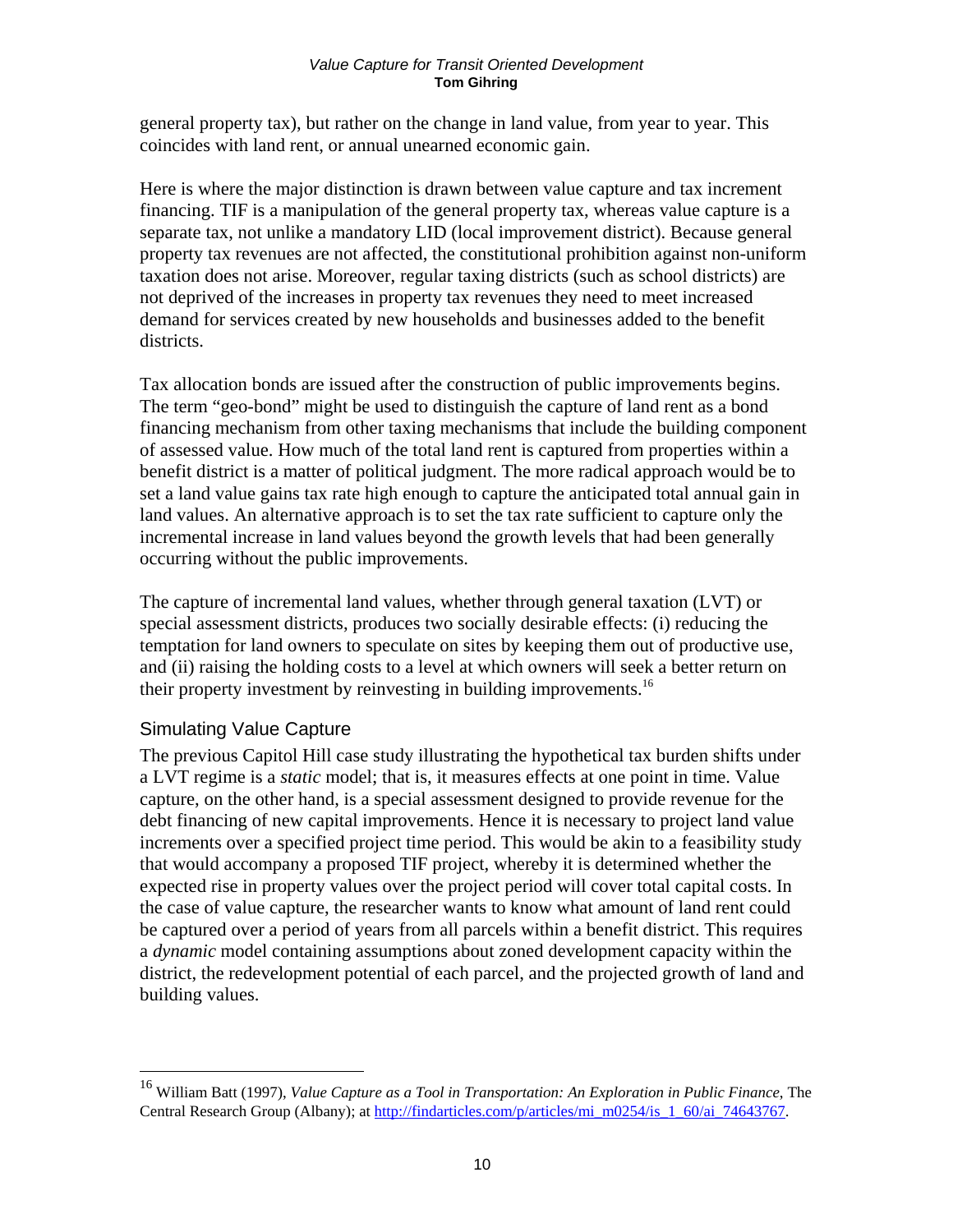The first step in simulating value capture effects is to project land value growth within a TOD benefit district over a period of time during which much of the anticipated rebuilding activity will be completed. Experience provides a guide in this respect. An independent study of London's Jubilee Line extension estimated an increase in nearby land values of £13 billion, worth about £1.3 billion in annual land rent. A recapture rate of 25% would have financed the entire cost of the project over a 20-year period.<sup>17</sup> Perhaps this example is not the best comparable for a Seattle application. Few case studies on record contain the longitudinal data useful for projecting land value growth *rates*. One such project that does provide this kind of data is found in Vancouver, B.C. In the ten year period following the completion of the Expo Line in 1986, vacant land prices within 500 meters of the stations increased 251 percent.<sup>18</sup> This works out to an average annual increase of 13.4%, a rate that might be reasonably replicated in Seattle's LINK rail system.

For the Capitol Hill station area simulation, a rapid growth scenario (modeling land value growth following the designation of the station location) assumes a 13.4% annual growth rate. This compares with a historic 10.4% average annual growth rate found on representative properties in the Broadway-John business district since the 1996 assessments. In this case, the two growth scenarios built into the simulation model (rapid rate and trend rate) are projected forward from the 1996 base year. The model is designed to simulate a 15-year growth period over which land values are expected to increase, and during which a portion of the annual land rent is captured and allocated to a debt retirement fund for bond financing.

Again, as in the previous LVT model, the 458 station area properties are classified into redevelopable and non-redevelopable subsets, corresponding to their current (1996) utilization status (underutilized and fully-utilized). The criteria used to indicate underutilized status is a high ratio of land value to total value (L-T-V) and a lower than average floor area ratio (FAR). An L-T-V ratio of .66, where over half of the total value of a site is in the land, is used as a tipping point to indicate that a parcel is likely to be redeveloped. This measure is commensurate with a general rule observed in Portland, OR, that when housing and retail rents support land values in the range of \$15 to \$40 per square foot or more, developers have a financial motivation to build at transit supportive densities. For the sake of simplicity, this model assumes that only the 157 redevelopable parcels will be rebuilt within the project period of 15 years.

As a way of simulating the possible effects of the TOD bill (HB1490) introduced in the 2009 state legislative session, the overall average net density within the assessment district at the build-out year is assumed to reach 50 dwelling units per net acre. The construction type is mixed-use residential / ground floor retail. The overall FAR of the 301-parcel non-redevelopable subset is 1.6, meaning that new rebuilds on 157 redevelopable sites will have to average about 3.4 to reach the target density. The total

 $\overline{a}$ 

<sup>17</sup> Samuel Brittan (2001), "How land taxes could pay for urban renewal", *Financial Times*, 30 Aug. 2001. <sup>18</sup> *The Landcor Report* - Special Edition, August 19, 2008, (www.landcor.com).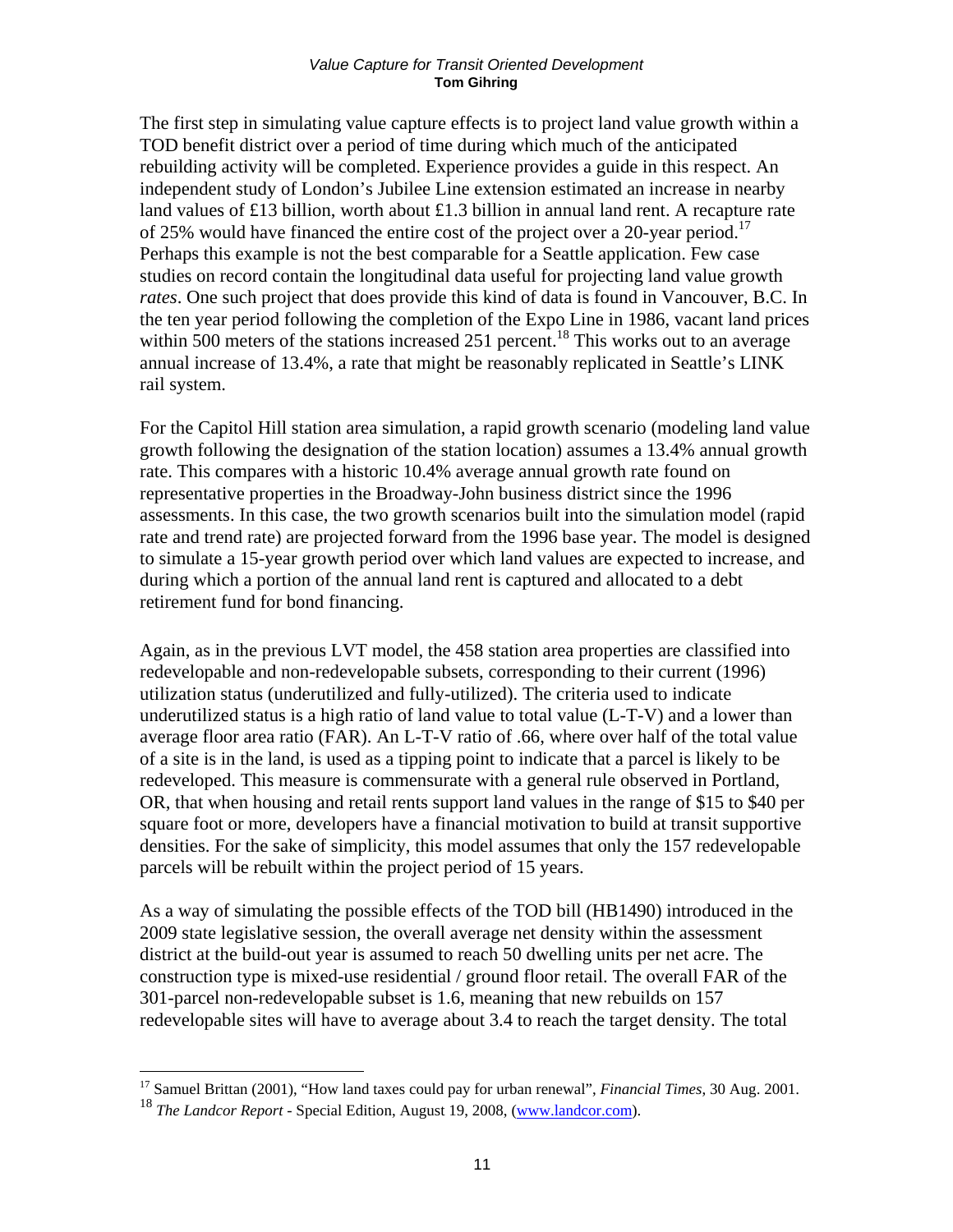amount of new building space on these redeveloped sites yields over 456,000 sq. ft. of rentable retail space and over 1,800 dwelling units.

The building value of typical new construction sites in the base year is \$109 per sq. ft. of floor area; the inflation rate (CPI Index) since 1996 has averaged 3.65% annually. If private construction activity follows as anticipated, the value of new buildings is projected to grow at an average rate of 37.9% per year, accounting for inflation. The combined rate for all 458 parcels is 12.7% per year. Building values in are useful for modeling land value capture only insofar as they apply to a general property tax (on land and building assessments). This simulation model incorporates a property tax deduction; that is, the annual property tax is subtracted from an established portion of the annual land rent, leaving a capturable residual. The sum total residual from all parcels is used for bond financing.

GAINS TAX EFFECTS: In practice, one could conceive of two alternative methods of capturing annual land value gains (land rent). An *incremental gains tax* could be designed to capture a given portion of the annual land value gain minus the general property tax amount. An alternative method would capture only the increment of value attributable to transit improvements. Commonly known as a *betterment levy*, this method applied to a dynamic model captures the difference in land rent between the 10.4% district trend rate and the 13.4% rapid growth rate. The following procedures apply to each method (see Table 2):

1. The incremental gains tax captures the residual land value, that is, the difference between the capturable annual increase in land rent and the tax derived from the general property tax. When calculating total land value assessments for the general property tax, the full annual gain would not be used. This is because the additional tax from the value capture mechanism would have the effect of diminishing land values. Economists studying the effects of land-based taxation agree that the marginal tax liability (the amount of an additional land tax over and above the regular property tax amount) is capitalized into lower sales prices. Hence, the annual *capitalized* land assessment is used to calculate the property tax amount for each year during the build-out period.

Annual land rent accruing to all property owners in the district accumulated over a 15 year period amounts to a total of \$436.5 million. As a fairness principle, a portion of gain is left untaxed. In this instance 20% of the full annual land rent is left as an allowable return on investment. After deducting regular property taxes (\$104.8 million), the capturable residual is \$244.4 million.

This amount of value captured would support a bond principal of \$222.2 million. Assuming a tax allocation bond were issued at 6% interest over a 15-year term, the annual debt payments of \$15.9 million plus bond financing fees would add up to the captured revenue amount of \$244.4 million.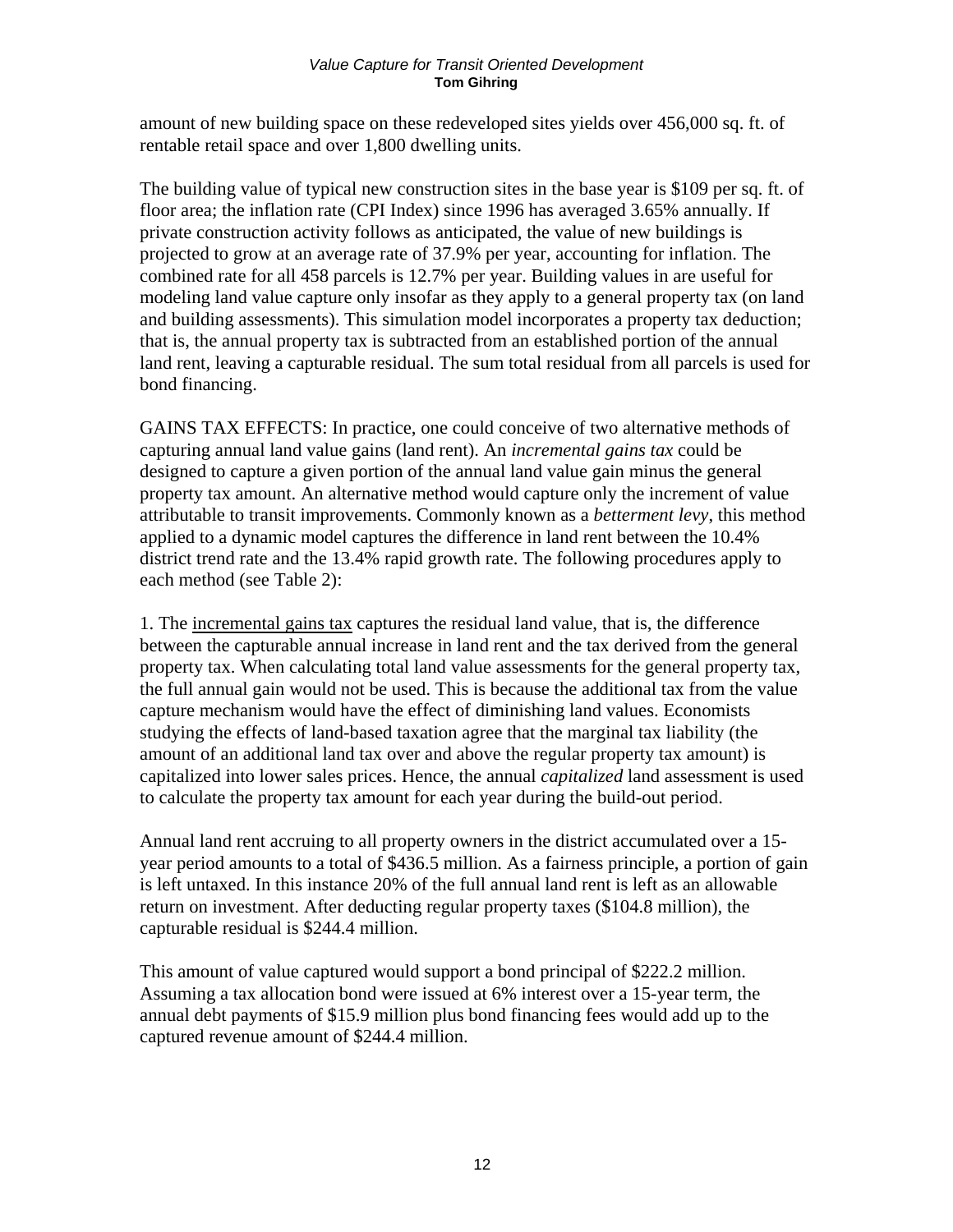#### **Table 2**

| <b>MODEL ASSUMPTIONS:</b>       | Value             | Notes:                                                                               |
|---------------------------------|-------------------|--------------------------------------------------------------------------------------|
| <b>Property Characteristics</b> |                   |                                                                                      |
| <b>Special Taxing District</b>  | $1/2$ sq. mi.     | radius from station                                                                  |
| No. taxable parcels             | 458               | (157 redevelopable, 301 non-redevelopable)                                           |
| Sum land value                  | \$78,228,300      | 1996 Assessment                                                                      |
| Sum improvement value           | \$118,796,357     | 1996 Assessment                                                                      |
| <b>Growth in Values</b>         |                   |                                                                                      |
| Land value trend rate           | $10.3%$ annual    | average 13 yr. trend in assessments for selected district sites: 1996-2009           |
| Land value rapid rate           | $13.4\%$ annual   | replication of Vancouver, BC Expo Line experience                                    |
| Inflation rate                  | 3.65% annual      | Seattle metro CPI: 15-year trend, since 1997                                         |
| Simulation period               | 15 years          | 1996 to 2011                                                                         |
| <b>Rebuild Parameters</b>       |                   | new construction on redevelopable parcels                                            |
| Value of new construction       | \$109 / sf        | building value per internal square foot - new mixed use development in 1996          |
| FAR of new construction         | 3.4               | Floor Area Ratio needed to achieve district-wide average net density of 50 DU / acre |
| Dwelling unit floor area        | 950 sf            | standard size for new construction                                                   |
| <b>Value Capture Methods</b>    |                   |                                                                                      |
| <b>Incremental Gains Tax</b>    |                   |                                                                                      |
| Annual land value gain          | <b>Land Rent</b>  | full annual LV gain (yr.2 - yr.1, yr.3 - yr2) from rapid growth rate                 |
| Allowable return on land        | 20%               | of full annual LV gain to be retained by owner                                       |
| Property tax exemption          |                   | annual liability from general property tax on building & capitalized land value      |
| Recapturable residual           |                   | full annual LV gain less allowable return and tax exemption                          |
| <b>Betterment Levy:</b>         |                   |                                                                                      |
| Differental land rent           |                   | difference in annual LV growth between trend and rapid growth rates                  |
| Recapturable gain               |                   | full land rent differential                                                          |
| <b>Bond Financing</b>           |                   |                                                                                      |
| Interest rate                   | 6%                | of principal amount                                                                  |
| Bond financing fee              | 2.50%             | of principal amount                                                                  |
| Term                            | 15 years          |                                                                                      |
| <b>OUTCOMES:</b>                | Value             |                                                                                      |
| <b>Incremental Gains Tax</b>    |                   | all parcels, over a 15 year period                                                   |
| Cumulative land rent            | \$<br>436,456,332 |                                                                                      |
| Allowable return on land        | \$<br>87,291,266  |                                                                                      |
| Property tax revenue            | \$<br>104,787,029 |                                                                                      |
| Recapturable residual           | \$<br>244,378,036 |                                                                                      |
| Supportable bond principal      | \$<br>222,162,682 |                                                                                      |
| <b>Betterment Levy:</b>         |                   |                                                                                      |
| Recapturable gain               | 153,624,950<br>\$ |                                                                                      |
| Supportable bond principal      | \$<br>139,659,045 |                                                                                      |
|                                 |                   |                                                                                      |

#### **A SIMULATION MODEL OF VALUE CAPTURE AND BOND FINANCING: E BROADWAY & JOHN STATION AREA - TRANIST ORIENTED DEVELOPMENT**

2. An alternative method, the *betterment levy*, would use the land rent differential as previously described to calculate the recapturable residual derived from all parcels. The difference in land rent between the trend growth rate (without the station) and the rapid growth rate (with the station) accumulated over a 15-year period amounts to a total of \$153.6 million. This capturable gain would support a bond principle of \$139.7 million.

\_\_\_\_\_\_\_\_\_\_\_\_\_\_\_\_\_\_\_\_\_\_\_

Results from a simulation model of this kind of course depend upon the assumptions built into it. It can be safely assumed that parcels in the fully-developed class (in 1996) would also be redeveloped, because as land values increase over time, some would eventually reach the L-T-V threshold, that is, the tipping point where an excessively high land ratio makes it worthwhile to convert unproductive sites into higher density buildings. This model assumes a 13.4% annual increase in land values attributable to transit improvements. In practice the actual assessed values could be used to calculate annual land rents on individual parcels. If the value capture parameters were changed by reason of TOD guidelines or negotiated agreements, the outputs could change substantially. For